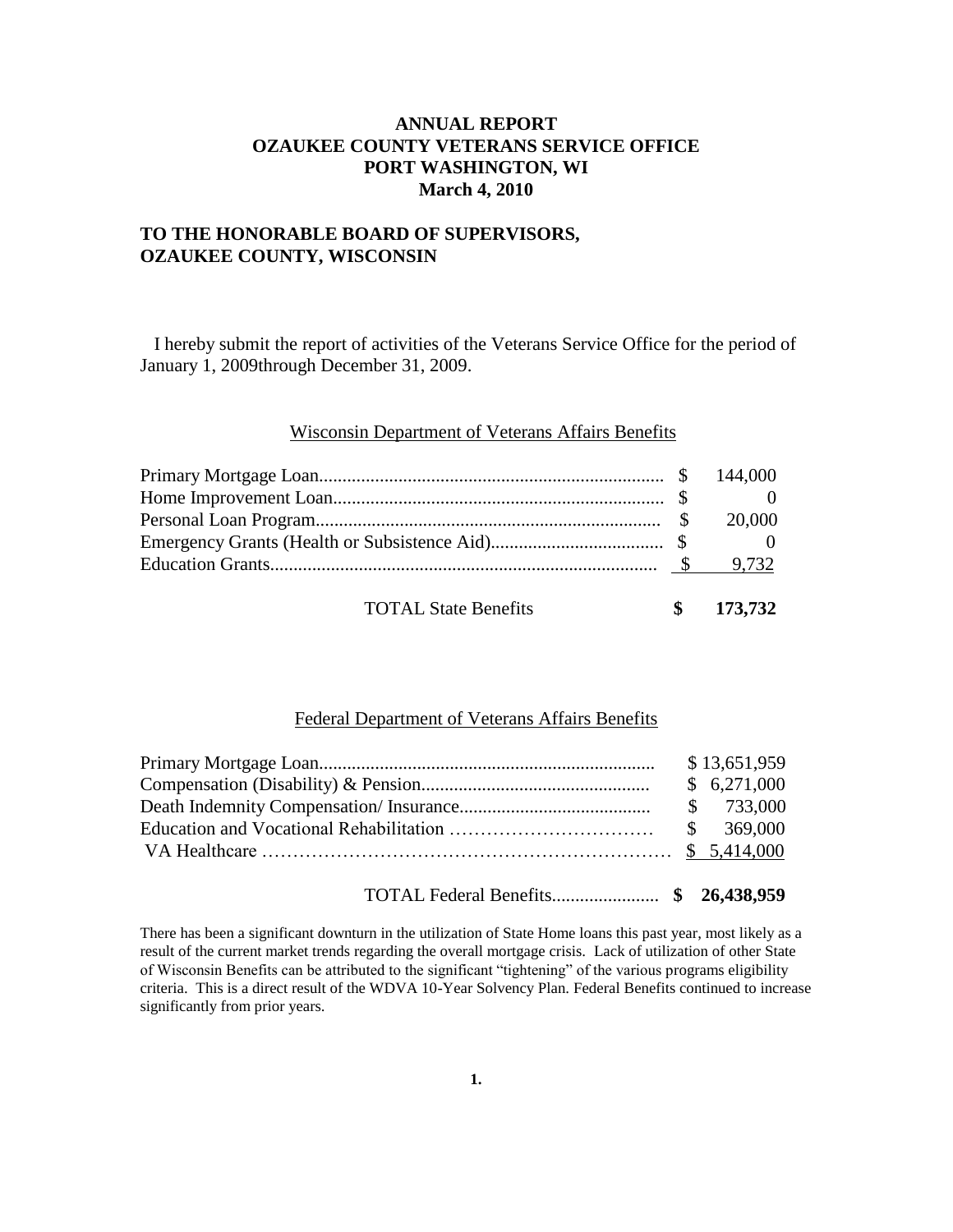## **Veterans Service Office Annual Report for FY' 2009 (cont.)**

 Since 1998 we have seen significant changes to eligibility for VA health care, whose full impact is only now fully apparent. The federal budget for FY 2008 and FY' 2009 has included increases for the VA Healthcare System, as well as a slight bump up in the means test thresholds. This resulted in access to the system opening to about 10% more veterans than under previous threshold limits.

 During the past year our office has provided transportation to 334 veterans for hospital appointments and day surgeries. This number has been trending up over the past years, despite the loss of some of our "regular clients". The average age of a WWII veteran is now well over 80. The Korean War population has now reached the age where increased medical care is required, and the oldest of our Vietnam veterans have started to become a factor in this increased demand as well. Our newest veterans returning from conflicts overseas are also making a regular appearance in our office. We started charging veterans for transport to their appointments at the VA Medical Center during 2003. In 2009 we collected \$2340 from this co-pay arrangement. The Veterans Service Commission has waived the co-pay requirement for 10 veterans to date, due to their low-income status. WDVA has also added new reporting requirements for the Transportation Grant Program. We changed contractors effective January 1, 2009 for our out-of-county wheelchair transport of veterans. The previous contractor (Johnson Bus – West Bend) did not wish to renew. We have subsequently contracted with Ohana Ambulance and Transport Services out of Port Washington and the renewed their contract for FY' 2010. They have been providing timely, quality and caring services.

 We saw approximately 450 veterans/surviving family members during the past year in the office. This represents just a fraction of total assisted due the volume of telephone inquiries we deal with on a routine basis. We have opened 95 new files and said farewell to 102 of our county's veterans.

 The Veterans' Homes at King and at Union Grove have continued their operations, and our county's residents continue to be reluctant to make application to those facilities, due primarily to their desire to remain near their relatives, and the local community. I currently have no applications pending to Union Grove or to King.

 The coming year should provide quite a challenge on both the State and Federal levels. We are continuing to see many "returnees" from the War in Iraq. This influx of new veterans will in turn be seeking to avail themselves of their benefits. The advent of the Wisconsin GI Bill has been a real boon to our State's veterans. With the implementation of the Federal "Post 91—GI Bill" we will face some challenges in integrating it with our own WI GI Bill; those challenges continue to vex a number of us in the veterans' community.